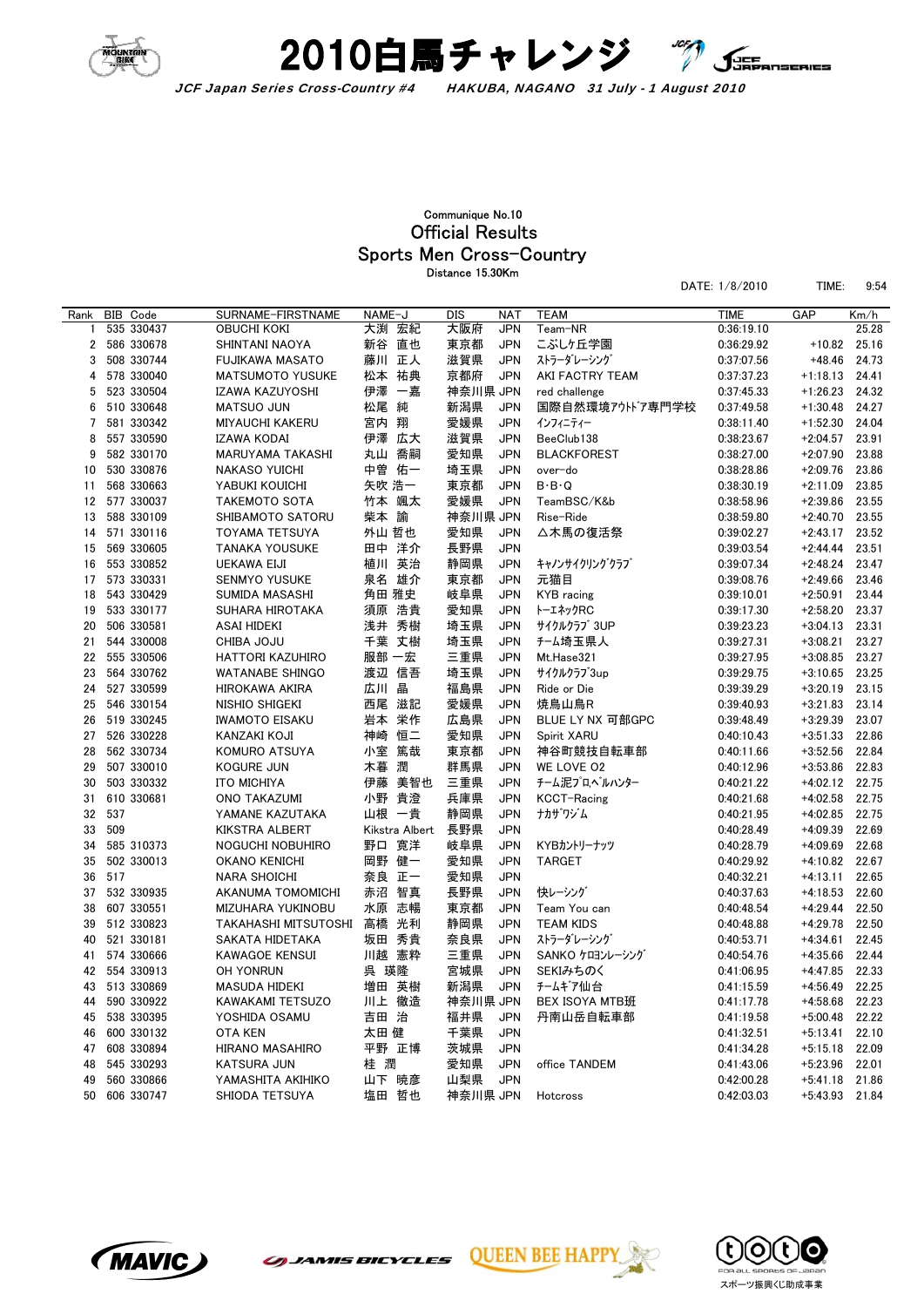



JCF Japan Series Cross-Country #4 HAKUBA, NAGANO 31 July - 1 August 2010

| Rank     |     | BIB Code      | SURNAME-FIRSTNAME                    | NAME-J |        | DIS        | <b>NAT</b>               | <b>TEAM</b>                | <b>TIME</b>              | GAP                      | Km/h  |
|----------|-----|---------------|--------------------------------------|--------|--------|------------|--------------------------|----------------------------|--------------------------|--------------------------|-------|
| 51       |     | 514 330394    | HAMADO KATSUYA                       |        | 浜戸 克哉  | 愛知県        | <b>JPN</b>               | <b>HAMABIKES</b>           | 0:42:03.38               | $+5:44.28$               | 21.83 |
|          |     | 52 524 330249 | OGUCHI ATSUSHI                       | 小口 敦   |        | 神奈川県 JPN   |                          | ハートビュー                     | 0:42:07.47               | $+5:48.37$               | 21.80 |
| 53       |     | 563 330315    | JIKUMARU HIROKI                      | 軸丸 広樹  |        | 愛知県        | <b>JPN</b>               | ふたばやレーシング                  | 0:42:23.19               | $+6:04.09$               | 21.66 |
| 54       | 570 |               | HIRAGA TOSHIRO                       | 平賀 俊郎  |        | 愛知県        | <b>JPN</b>               | サッサーズ                      | 0:42:37.04               | $+6:17.94$               | 21.55 |
| 55       |     | 592 330765    | HARA YOSHIZUMI                       | 原 良純   |        | 大阪府        | <b>JPN</b>               |                            | 0:42:38.23               | $+6:19.13$               | 21.54 |
| 56       |     | 539 330499    | KIYAMA HIROSHI                       | 木山 公志  |        | 愛知県        | <b>JPN</b>               | 焼鳥山鳥R                      | 0:42:47.30               | $+6:28.20$               | 21.46 |
| 57       |     | 594 330904    | FUKASAWA NAOYUKI                     | 深澤 真之  |        | 東京都        | <b>JPN</b>               | チーム・ホシ                     | 0:42:47.67               | $+6:28.57$               | 21.46 |
| 58       |     | 559 330388    | KANYAMA YUJI                         | 勘山 裕司  |        | 福井県        | <b>JPN</b>               | 丹南山岳自転車部                   | 0:43:03.51               | $+6:44.41$               | 21.32 |
| 59       |     | 550 330107    | TAKISHITA YASUTAMI                   |        | 滝下 泰民  | 神奈川県 JPN   |                          | RIDE LIFE GIANT            | 0:43:04.90               | $+6:45.80$               | 21.31 |
| 60       |     | 540 330722    | UTSUGI MINORU                        |        | 宇都木 実  | 東京都        | <b>JPN</b>               | 酒だけ男塾                      | 0:43:05.04               | $+6:45.94$               | 21.31 |
| 61       | 584 |               | TANAKA MASASHI                       | 田中 雅   |        | 埼玉県        | <b>JPN</b>               | over-do                    | 0:43:06.57               | $+6:47.47$               | 21.30 |
| 62       |     | 534 330262    | KUGA HIROYUKI                        |        | 久我 弘恭  | 東京都        | <b>JPN</b>               |                            | 0:43:06.89               | $+6:47.79$               | 21.30 |
| 63       | 511 |               | NAGAMINE HIROSHI                     | 長嶺 浩   |        | 栃木県        | <b>JPN</b>               |                            | 0:43:21.39               | $+7:02.29$               | 21.18 |
| 64       |     | 548 330198    | FUJIURA KOUJI                        | 藤浦 幸二  |        | 東京都        | <b>JPN</b>               | チームナカザワジム                  | 0:43:31.64               | $+7:12.54$               | 21.10 |
| 65       |     | 536 330677    | HONMA TAKUYA                         | 本間 卓也  |        | 大阪府        | <b>JPN</b>               | コマツMTB                     | 0:43:41.95               | $+7:22.85$               | 21.01 |
| 66       |     | 604 330820    | NISIO KEISUKE                        | 西尾 敬介  |        | 埼玉県        | <b>JPN</b>               | 酒だけ男塾                      | 0:43:42.42               | $+7:23.32$               | 21.01 |
| 67       |     | 597 330531    | YAMAMOTO CHIAYA                      |        | 山本 治文  | 静岡県        | <b>JPN</b>               | チーム埼玉県人/西伊豆                | 0:43:49.89               | $+7:30.79$               | 20.95 |
| 68       |     | 598 330647    | NISHIMIYA YUSUKE                     | 西宮     | 雄亮     | 富山県        | <b>JPN</b>               | YKK自転車競技部                  | 0:44:00.84               | $+7:41.74$               | 20.86 |
| 69       |     | 603 330568    | OZAWA MASAYUKI                       | 小澤 雅之  |        | 福岡県        | <b>JPN</b>               | 林商店                        | 0:44:06.83               | $+7:47.73$               | 20.81 |
| 70       |     | 605 330532    |                                      |        | 大類 正洋  | 神奈川県 JPN   |                          | c-kirin.com                |                          | $+7:55.48$               | 20.75 |
|          |     | 531 330304    | ORUI MASAHIRO                        |        |        |            |                          |                            | 0:44:14.58               |                          | 20.73 |
| 71<br>72 |     | 567 330583    | FUJIMORI YOSHINAO<br>NAKAZATO MASATO | 藤森 義真  | 中里 成人  | 埼玉県<br>東京都 | <b>JPN</b><br><b>JPN</b> | チーム埼玉県人<br>B.B.Qwithナカザリジム | 0:44:17.26<br>0:44:19.01 | $+7:58.16$<br>$+7:59.91$ | 20.72 |
|          |     |               |                                      |        |        |            | <b>JPN</b>               |                            |                          |                          | 20.70 |
| 73       |     | 528 330006    | NAKAMURA MOTOHIKO                    |        | 中村 元彦  | 愛知県        |                          | クラブ Giro                   | 0:44:21.16               | $+8:02.06$               |       |
| 74       |     | 599 330525    | <b>MIYAUCHI YASUSHI</b>              | 宮内 靖   |        | 東京都        | <b>JPN</b>               | <b>SBCJ</b>                | 0:44:35.11               | $+8:16.01$               | 20.59 |
| 75       |     | 580 330584    | <b>UCHINO KOUJI</b>                  | 内野 浩志  |        | 東京都        | <b>JPN</b>               | Club SY-Nak                | 0:44:41.08               | $+8:21.98$               | 20.55 |
| 76       |     | 601 330379    | YAMAMOTO KAZUHIRO                    |        | 山本 和広  | 愛知県        | <b>JPN</b>               | サイクル マスター                  | 0:44:42.19               | $+8:23.09$               | 20.54 |
| 77       |     | 596 330317    | NAKAMURA AKIHIRO                     |        | 中村 晃裕  | 大阪府        | <b>JPN</b>               | <b>Team Speed</b>          | 0:44:49.88               | $+8:30.78$               | 20.48 |
| 78       |     | 529 330025    | SHIOKAWA CHITOSE                     | 塩川 千年  |        | 埼玉県        | <b>JPN</b>               | $F - L \cdot Y$            | 0:44:58.34               | $+8:39.24$               | 20.42 |
| 79       |     | 549 330743    | KUROSAWA TOSHIHARU                   |        | 黒澤 俊治  | 大阪府        | <b>JPN</b>               | コマツMTB部                    | 0:45:00.53               | $+8:41.43$               | 20.40 |
| 80       |     | 579 330638    | <b>TATSUMI HIDEO</b>                 | 巽 秀夫   |        | 東京都        | <b>JPN</b>               | Club SY-Nak                | 0:45:00.81               | $+8:41.71$               | 20.40 |
| 81       |     | 602 330645    | SAKUMA YASUSHI                       | 佐久間 康  |        | 神奈川県 JPN   |                          | ハートビュー                     | 0:45:00.95               | $+8:41.85$               | 20.40 |
| 82       |     | 505 330195    | <b>IIDUKA TAKUYA</b>                 | 飯塚 卓也  |        | 栃木県        | <b>JPN</b>               | RIDE to FUN                | 0:45:01.13               | $+8:42.03$               | 20.40 |
| 83       |     | 595 330941    | OKANO MASAYA                         | 岡野 将也  |        | 神奈川県 JPN   |                          |                            | 0:45:01.64               | $+8:42.54$               | 20.39 |
| 84       |     | 520 330264    | KONDA ATSUNOBU                       | 譽田 敦信  |        | 愛知県        | <b>JPN</b>               | GASSI!                     | 0:45:13.55               | $+8:54.45$               | 20.30 |
| 85       |     | 565 330314    | ITO HIROAKI                          | 伊藤 弘朗  |        | 福井県        | <b>JPN</b>               | 丹南山岳自転車部                   | 0:45:19.71               | $+9:00.61$               | 20.26 |
| 86       |     | 504 330176    | NAKASHIMA NONDAI                     |        | 中嶋 暢大  | 愛知県        | <b>JPN</b>               | トーエネックRC                   | 0:45:20.69               | $+9:01.59$               | 20.25 |
| 87       |     | 593 330589    | NOZAKI MASAYA                        |        | 野崎 将矢  | 愛知県        | <b>JPN</b>               | verdad                     | 0:45:47.51               | $+9:28.41$               | 20.05 |
| 88       |     | 515 330044    | KUBOTA TOGO                          |        | 久保田 冬吾 | 宮城県        | <b>JPN</b>               |                            | 0:45:54.93               | $+9:35.83$               | 20.00 |
| 89       |     | 591 330120    | YAMADA MASATO                        | 山田 柾人  |        | 群馬県        | <b>JPN</b>               | 山いちそば店                     | 0:45:58.36               | $+9:39.26$               | 19.97 |
| 90       |     | 609 330137    | YOSHINAGAYUTAKA                      | 吉永 豊   |        | 愛知県        | <b>JPN</b>               |                            | 0:46:10.17               | $+9:51.07$               | 19.89 |
| 91       |     | 589 330906    | HANDA YUTAKA                         | 半田 豊   |        | 長野県        | <b>JPN</b>               | TEAM ルネサス東セミ               | 0:46:22.25               | $+10:03.15$              | 19.80 |
| 92       | 516 |               | AKIYAMA MASAHIKO                     |        | 秋山 真彦  | 神奈川県 JPN   |                          | C-kirin.com                | 0:46:30.84               | $+10:11.74$              | 19.74 |
| 93       |     | 583 330592    | NOMURA YOKU                          | 野村 翼   |        | 愛媛県        | <b>JPN</b>               | <b>INFINITY</b>            | 0:46:31.36               | $+10:12.26$              | 19.74 |
| 94       |     | 587 330812    | OMAE YASUSHI                         | 尾前 靖   |        | 静岡県        | <b>JPN</b>               | 酒だけ男塾                      | 0:46:34.01               | $+10:14.91$              | 19.72 |
| 95       |     | 576 330916    | MATSUZAWA KENTARO                    |        | 松澤 健太郎 | 東京都        | <b>JPN</b>               | UNS八王子                     | 0:46:41.66               | $+10:22.56$              | 19.66 |
| 96       |     | 541 330609    | <b>SATO MASANORI</b>                 |        | 佐藤 正則  | 静岡県        | <b>JPN</b>               |                            | 0:46:54.10               | $+10:35.00$              | 19.58 |
| 97       |     | 572 330211    | <b>FURUTANI HIROSHI</b>              |        | 古谷 広志  | 兵庫県        | <b>JPN</b>               | 春風高校OB会                    | 0:46:55.59               | $+10:36.49$              | 19.57 |
| 98       |     | 561 330035    | ASAKURA SHOSEI                       | 朝倉     | 昇誠     | 東京都        | <b>JPN</b>               | takibi                     | 0:47:19.65               | $+11:00.55$              | 19.40 |
| 99       |     | 518 330587    | MATSUYAMA TAKESHI                    | 松山 岳史  |        | 静岡県        | <b>JPN</b>               | 山形大学サイクリングクラブOB            | 0:47:35.75               | $+11:16.65$              | 19.29 |
| 100      |     | 551 330308    | KOTANI TAKASHI                       | 古谷 崇   |        | 愛知県        | <b>JPN</b>               | サイクルマスター                   | 0:48:24.51               | $+12:05.41$              | 18.97 |



(MAVIC)